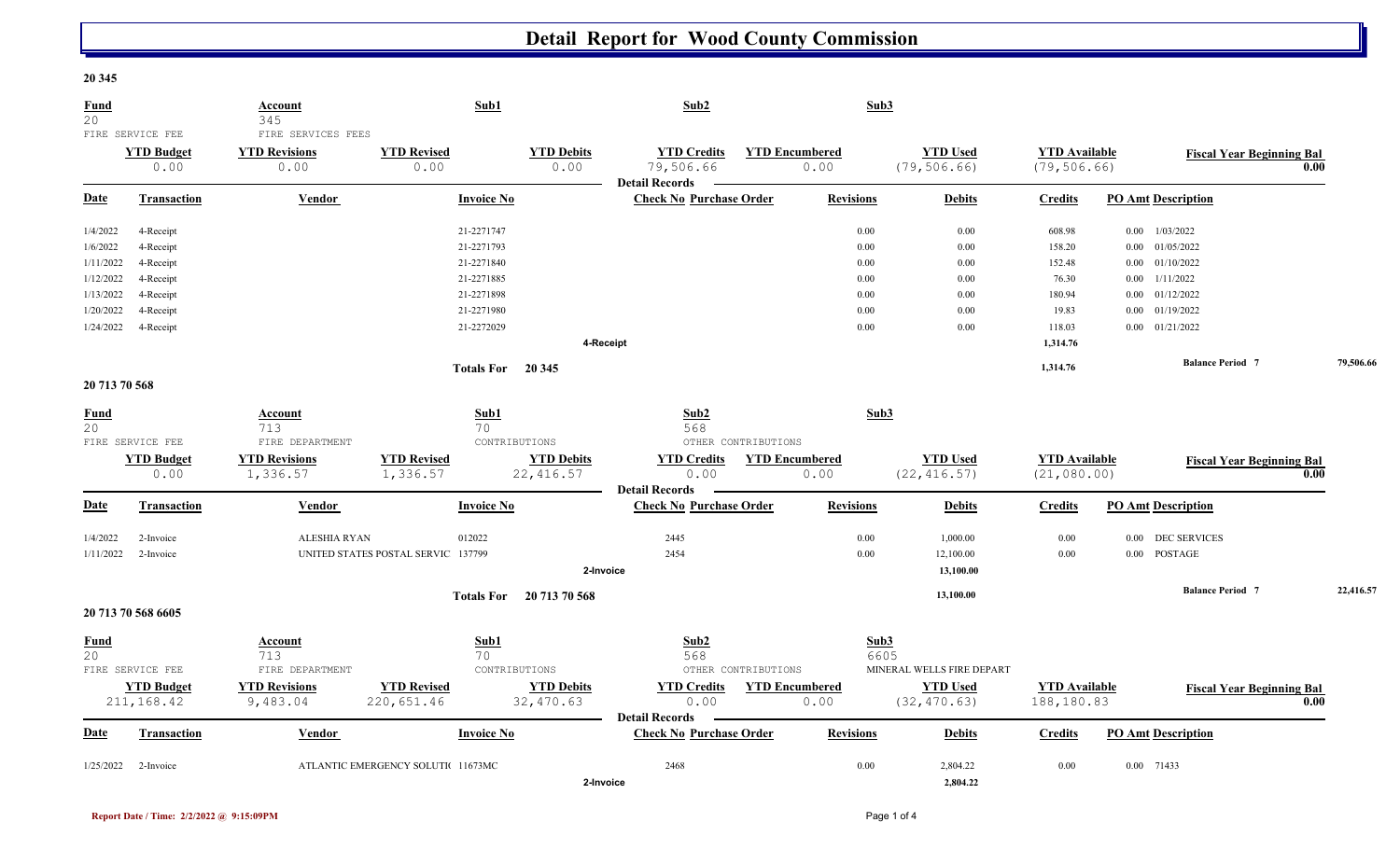## **Detail Report for Wood County Commission**

|                   |                                 |                                          |                                    | Totals For 20 713 70 568 6605                                                          |                               | 2,804.22                                 |                                   | <b>Balance Period 7</b>                  | 32,470.63 |
|-------------------|---------------------------------|------------------------------------------|------------------------------------|----------------------------------------------------------------------------------------|-------------------------------|------------------------------------------|-----------------------------------|------------------------------------------|-----------|
|                   | 20 713 70 568 6606              |                                          |                                    |                                                                                        |                               |                                          |                                   |                                          |           |
| <b>Fund</b><br>20 | FIRE SERVICE FEE                | <b>Account</b><br>713<br>FIRE DEPARTMENT | Sub1<br>70<br>CONTRIBUTIONS        | Sub <sub>2</sub><br>568                                                                | OTHER CONTRIBUTIONS           | Sub3<br>6606<br>POND CREEK VOL FIRE DEPT |                                   |                                          |           |
|                   | <b>YTD Budget</b><br>91,408.04  | <b>YTD Revisions</b><br>1,222.01         | <b>YTD Revised</b><br>92,630.05    | <b>YTD Debits</b><br><b>YTD Credits</b><br>82,712.31<br>0.00                           | <b>YTD Encumbered</b><br>0.00 | <b>YTD Used</b><br>(82, 712.31)          | <b>YTD Available</b><br>9,917.74  | <b>Fiscal Year Beginning Bal</b><br>0.00 |           |
| <b>Date</b>       | <b>Transaction</b>              | Vendor                                   | <b>Invoice No</b>                  | <b>Detail Records</b><br><b>Check No Purchase Order</b>                                | <b>Revisions</b>              | <b>Debits</b>                            | <b>Credits</b>                    | <b>PO Amt Description</b>                |           |
| 1/4/2022          | 2-Invoice                       | <b>MON POWER</b>                         | 01202022                           | 2444                                                                                   |                               | 0.00<br>32.24                            | $0.00\,$                          | ACCT NO 110 087 914 534<br>$0.00\,$      |           |
| 1/4/2022          | 2-Invoice                       | <b>MON POWER</b>                         | 01192022                           | 2444                                                                                   |                               | 0.00<br>61.89                            | $0.00\,$                          | ACCT NO 110 081 545 425<br>0.00          |           |
| 1/11/2022         | 2-Invoice                       | ARMSTRONG                                | 01242022                           | 2446                                                                                   |                               | 0.00<br>169.82                           | $0.00\,$                          | 1500000144370001<br>0.00                 |           |
| 1/11/2022         | 2-Invoice                       | <b>BANKCARD CENTER</b>                   | 01122022                           | 2448                                                                                   |                               | 0.00<br>614.98                           | $0.00\,$                          | ACCT NO 4251 0710 0900 5017<br>0.00      |           |
| 1/11/2022         | 2-Invoice                       | <b>FRONTIER</b>                          | 01102022                           | 2449                                                                                   |                               | 0.00<br>104.56                           | $0.00\,$                          | ACCT NO 304-863-5280-021398-4<br>0.00    |           |
| 1/25/2022         | 2-Invoice                       | MOUNTAINEER GAS COMPANY                  | 02102022                           | 2470<br>2-Invoice                                                                      |                               | 0.00<br>171.38<br>1,154.87               | $0.00\,$                          | 103642-104627<br>0.00                    |           |
|                   |                                 |                                          | <b>Totals For</b>                  | 20 713 70 568 6606                                                                     |                               | 1,154.87                                 |                                   | <b>Balance Period 7</b>                  | 82,712.31 |
|                   | 20 713 70 568 6607              |                                          |                                    |                                                                                        |                               |                                          |                                   |                                          |           |
| <b>Fund</b><br>20 |                                 | <b>Account</b><br>713                    | Sub1<br>70                         | Sub <sub>2</sub><br>568                                                                |                               | Sub3<br>6607                             |                                   |                                          |           |
|                   | FIRE SERVICE FEE                | FIRE DEPARTMENT                          | CONTRIBUTIONS                      |                                                                                        | OTHER CONTRIBUTIONS           | VIENNA FIRE DEPT                         |                                   |                                          |           |
|                   | <b>YTD Budget</b><br>108,555.80 | <b>YTD Revisions</b><br>17,963.86        | <b>YTD Revised</b><br>126,519.66   | <b>YTD Debits</b><br><b>YTD Credits</b><br>30, 212.20<br>0.00<br><b>Detail Records</b> | <b>YTD Encumbered</b><br>0.00 | <b>YTD Used</b><br>(30, 212.20)          | <b>YTD</b> Available<br>96,307.46 | <b>Fiscal Year Beginning Bal</b><br>0.00 |           |
| Date              | Transaction                     | Vendor                                   | <b>Invoice No</b>                  | <b>Check No Purchase Order</b>                                                         | <b>Revisions</b>              | <b>Debits</b>                            | <b>Credits</b>                    | <b>PO Amt Description</b>                |           |
| 1/4/2022          | 2-Invoice                       | KAESER & BLAIR INC                       | 10816061                           | 2441                                                                                   |                               | 0.00<br>2,539.16                         | $0.00\,$                          | <b>CUST NO 003036057</b><br>$0.00\,$     |           |
| 1/4/2022          | 2-Invoice                       | KAESER & BLAIR INC                       | 11201180                           | 2441                                                                                   |                               | 0.00<br>1,600.00                         | $0.00\,$                          | <b>CUST NO 003036057</b><br>0.00         |           |
| 1/11/2022         | 2-Invoice                       | <b>MODERN MARKETING</b>                  | MMI144027                          | 2451                                                                                   |                               | 0.00<br>1,189.21                         | $0.00\,$                          | CUST MFD26105 VIENNA VFD<br>0.00         |           |
|                   |                                 |                                          |                                    | 2-Invoice                                                                              |                               | 5,328.37                                 |                                   |                                          |           |
|                   |                                 |                                          | <b>Totals For</b>                  | 20 713 70 568 6607                                                                     |                               | 5,328.37                                 |                                   | <b>Balance Period 7</b>                  | 30,212.20 |
|                   | 20 713 70 568 6610              |                                          |                                    |                                                                                        |                               |                                          |                                   |                                          |           |
| <b>Fund</b><br>20 |                                 | Account<br>713                           | Sub1<br>70                         | Sub2<br>568                                                                            |                               | Sub3<br>6610                             |                                   |                                          |           |
|                   | FIRE SERVICE FEE                | FIRE DEPARTMENT                          | CONTRIBUTIONS                      |                                                                                        | OTHER CONTRIBUTIONS           | WILLIAMSTOWN V.F.D.                      |                                   |                                          |           |
|                   | <b>YTD Budget</b>               | <b>YTD Revisions</b>                     | <b>YTD Revised</b>                 | <b>YTD Credits</b><br><b>YTD Debits</b>                                                | <b>YTD Encumbered</b>         | <b>YTD Used</b>                          | <b>YTD Available</b>              | <b>Fiscal Year Beginning Bal</b>         |           |
|                   | 266,200.10                      | 6,992.82                                 | 273, 192.92                        | 170,026.55<br>0.00<br><b>Detail Records</b>                                            | 0.00                          | (170, 026.55)                            | 103,166.37                        | 0.00                                     |           |
| <u>Date</u>       | <b>Transaction</b>              | <u>Vendor</u>                            | <b>Invoice No</b>                  | <b>Check No Purchase Order</b>                                                         | <b>Revisions</b>              | <b>Debits</b>                            | <b>Credits</b>                    | <b>PO Amt Description</b>                |           |
|                   | $1/21/2022$ 2-Invoice           |                                          | ATLANTIC EMERGENCY SOLUTIC 11279MC | 2456                                                                                   |                               | 0.00<br>7,238.73                         | $0.00\,$                          | 0.00 CUST NO 72392                       |           |

**Report Date / Time: 2/2/2022 @ 9:15:09PM** Page 2 of 4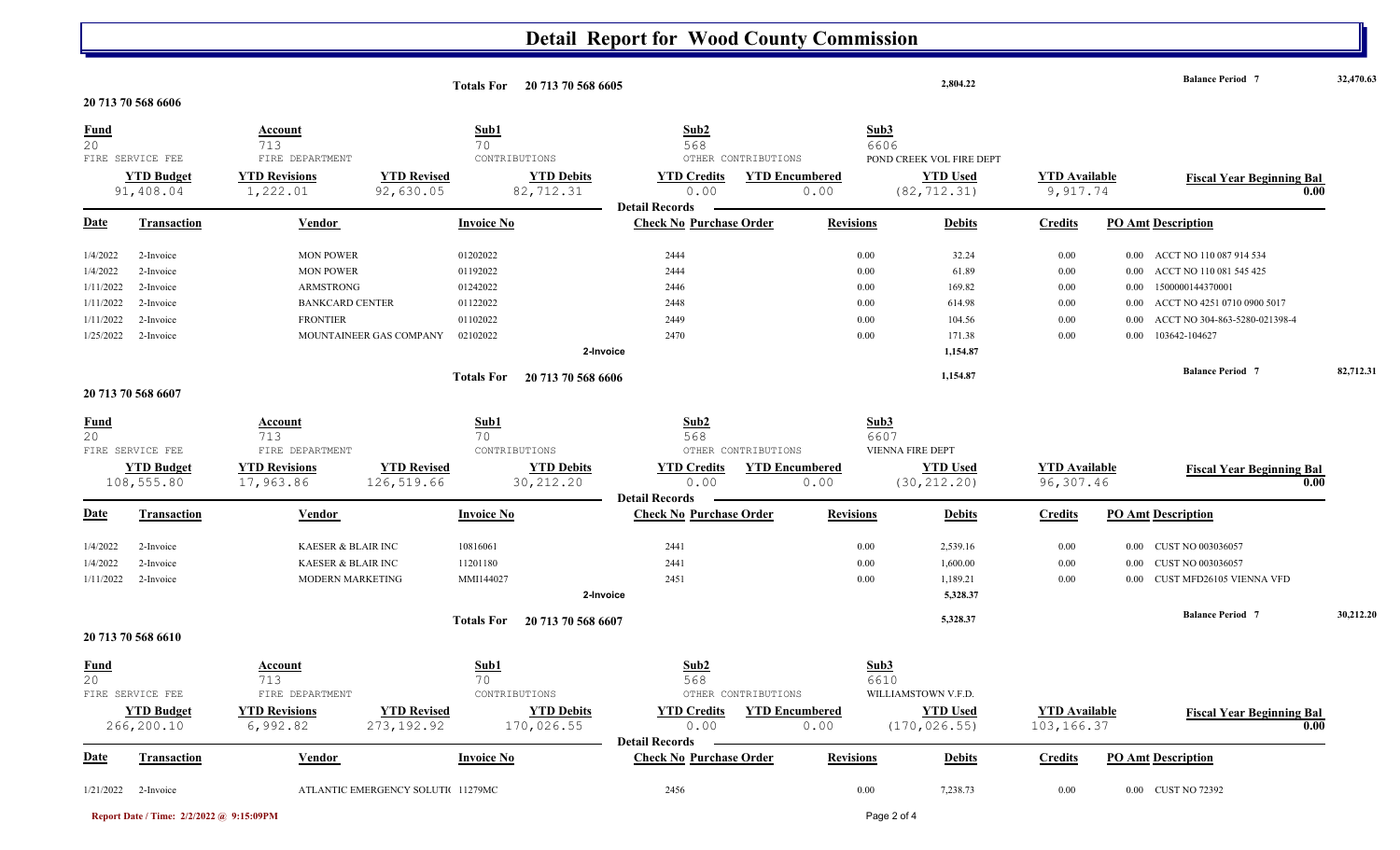|                                                                                                                                                                                                                                        |                                                                                                                              |                                                                                                                                                                                    |                                                 | <b>Detail Report for Wood County Commission</b>                            |                               |                                                                      |                                                                                                   |                                                                      |                                                                                                                                                                                                                                                                                              |            |
|----------------------------------------------------------------------------------------------------------------------------------------------------------------------------------------------------------------------------------------|------------------------------------------------------------------------------------------------------------------------------|------------------------------------------------------------------------------------------------------------------------------------------------------------------------------------|-------------------------------------------------|----------------------------------------------------------------------------|-------------------------------|----------------------------------------------------------------------|---------------------------------------------------------------------------------------------------|----------------------------------------------------------------------|----------------------------------------------------------------------------------------------------------------------------------------------------------------------------------------------------------------------------------------------------------------------------------------------|------------|
| $1/21/2022$ 2-Invoice                                                                                                                                                                                                                  | ATLANTIC EMERGENCY SOLUTIC 11278MC<br>2-Invoice                                                                              |                                                                                                                                                                                    |                                                 | 2456                                                                       |                               | 0.00                                                                 | 6,889.02<br>14,127.75                                                                             | 0.00                                                                 | 0.00 CUST NO 72392                                                                                                                                                                                                                                                                           |            |
| 20 713 70 568 6611                                                                                                                                                                                                                     |                                                                                                                              | <b>Totals For</b>                                                                                                                                                                  | 20 713 70 568 6610                              |                                                                            |                               |                                                                      | 14, 127. 75                                                                                       |                                                                      | <b>Balance Period 7</b>                                                                                                                                                                                                                                                                      | 170,026.55 |
| <b>Fund</b><br>20                                                                                                                                                                                                                      | Account<br>713                                                                                                               | Sub1<br>70                                                                                                                                                                         |                                                 | Sub2<br>568                                                                |                               | Sub3<br>6611                                                         |                                                                                                   |                                                                      |                                                                                                                                                                                                                                                                                              |            |
| FIRE SERVICE FEE<br><b>YTD Budget</b><br>156,727.59                                                                                                                                                                                    | FIRE DEPARTMENT<br><b>YTD Revisions</b><br>4,640.86                                                                          | <b>YTD Revised</b><br>161,368.45                                                                                                                                                   | CONTRIBUTIONS<br><b>YTD Debits</b><br>71,560.25 | OTHER CONTRIBUTIONS<br><b>YTD Credits</b><br>0.00<br><b>Detail Records</b> | <b>YTD Encumbered</b><br>0.00 |                                                                      | BLENNERHASSETT FIRE DEPT<br><b>YTD Used</b><br>(71, 560.25)                                       | <b>YTD</b> Available<br>89,808.20                                    | <b>Fiscal Year Beginning Bal</b><br>0.00                                                                                                                                                                                                                                                     |            |
| <u>Date</u><br><b>Transaction</b>                                                                                                                                                                                                      | Vendor                                                                                                                       | <b>Invoice No</b>                                                                                                                                                                  |                                                 | <b>Check No Purchase Order</b>                                             |                               | <b>Revisions</b>                                                     | <b>Debits</b>                                                                                     | <b>Credits</b>                                                       | <b>PO Amt Description</b>                                                                                                                                                                                                                                                                    |            |
| 2-Invoice<br>1/11/2022<br>1/14/2022<br>2-Invoice<br>1/14/2022<br>2-Invoice                                                                                                                                                             |                                                                                                                              | ATLANTIC EMERGENCY SOLUTI 11649MC<br>FIRST NEIGHBORHOOD BANK<br>01042022<br>FIRST NEIGHBORHOOD BANK<br>04042022                                                                    | 2-Invoice                                       | 2447<br>2455<br>2455                                                       |                               | 0.00<br>0.00<br>0.00                                                 | 3,337.72<br>13,154.57<br>13,154.57<br>29,646.86                                                   | 0.00<br>0.00<br>0.00                                                 | <b>CUST NO 70239</b><br>$0.00\,$<br>0210021568<br>0.00<br>0210021568<br>0.00                                                                                                                                                                                                                 |            |
| 20 713 70 568 6612                                                                                                                                                                                                                     |                                                                                                                              | <b>Totals For</b>                                                                                                                                                                  | 20 713 70 568 6611                              |                                                                            |                               |                                                                      | 29,646.86                                                                                         |                                                                      | <b>Balance Period 7</b>                                                                                                                                                                                                                                                                      | 71,560.25  |
| <b>Fund</b><br>20<br>FIRE SERVICE FEE                                                                                                                                                                                                  | <b>Account</b><br>713<br>FIRE DEPARTMENT                                                                                     | Sub1<br>70                                                                                                                                                                         | CONTRIBUTIONS                                   | Sub2<br>568<br>OTHER CONTRIBUTIONS                                         |                               | Sub3<br>6612                                                         | EASTWOOD FIRE DEPARTMENT                                                                          |                                                                      |                                                                                                                                                                                                                                                                                              |            |
| <b>YTD Budget</b><br>101,282.71                                                                                                                                                                                                        | <b>YTD Revisions</b><br>8,363.88                                                                                             | <b>YTD Revised</b><br>109,646.59                                                                                                                                                   | <b>YTD Debits</b><br>100,239.51                 | <b>YTD Credits</b><br>5,541.51<br><b>Detail Records</b>                    | <b>YTD Encumbered</b><br>0.00 |                                                                      | <b>YTD Used</b><br>(94, 698.00)                                                                   | <b>YTD Available</b><br>14,948.59                                    | <b>Fiscal Year Beginning Bal</b><br>0.00                                                                                                                                                                                                                                                     |            |
| <b>Date</b><br><b>Transaction</b>                                                                                                                                                                                                      | Vendor                                                                                                                       | <b>Invoice No</b>                                                                                                                                                                  |                                                 | <b>Check No Purchase Order</b>                                             |                               | <b>Revisions</b>                                                     | <b>Debits</b>                                                                                     | <b>Credits</b>                                                       | <b>PO Amt Description</b>                                                                                                                                                                                                                                                                    |            |
| 1/21/2022<br>2-Invoice<br>1/21/2022<br>2-Invoice<br>1/21/2022<br>2-Invoice<br>1/21/2022<br>2-Invoice<br>1/21/2022<br>2-Invoice<br>1/21/2022<br>2-Invoice<br>1/21/2022<br>2-Invoice<br>1/21/2022<br>2-Invoice<br>1/21/2022<br>2-Invoice | <b>BATTERIES DIRECT</b><br><b>CAS CABLE</b><br><b>DOMINION HOPE</b><br><b>MON POWER</b><br>MOUNTAIN STATE ESC<br><b>VISA</b> | ATLANTIC EMERGENCY SOLUTI 11537MC<br>176069<br>01102022<br>CLAYWOOD PARK PUBLIC SERV: 01202022<br>01032022A<br>01312022<br>7433<br>VALLEY MUFFLER & BRAKE SER 01102021<br>01262022 | 2-Invoice                                       | 2456<br>2457<br>2458<br>2459<br>2460<br>2462<br>2463<br>2465<br>2466       |                               | 0.00<br>0.00<br>0.00<br>0.00<br>0.00<br>0.00<br>0.00<br>0.00<br>0.00 | 4,290.11<br>94.56<br>120.47<br>27.67<br>279.42<br>445.81<br>720.00<br>73.30<br>250.00<br>6,301.34 | 0.00<br>0.00<br>0.00<br>0.00<br>0.00<br>0.00<br>0.00<br>0.00<br>0.00 | <b>CUST NO 70665</b><br>$0.00\,$<br><b>BATTERIES</b><br>$0.00\,$<br>003-082681<br>$0.00\,$<br>ACCT NO 2302400-0<br>$0.00\,$<br>7 1000 0002 6009<br>$0.00\,$<br>110 088 921 462<br>$0.00\,$<br>PREMIER FIREFIGHTER TEXTBOOKS<br>0.00<br><b>MISC PARTS</b><br>0.00<br>ACCT NO 0426<br>$0.00\,$ |            |
|                                                                                                                                                                                                                                        |                                                                                                                              | <b>Totals For</b>                                                                                                                                                                  | 20 713 70 568 6612                              |                                                                            |                               |                                                                      | 6,301.34                                                                                          |                                                                      | <b>Balance Period 7</b>                                                                                                                                                                                                                                                                      | 94.698.00  |

**20 713 70 568 6614**